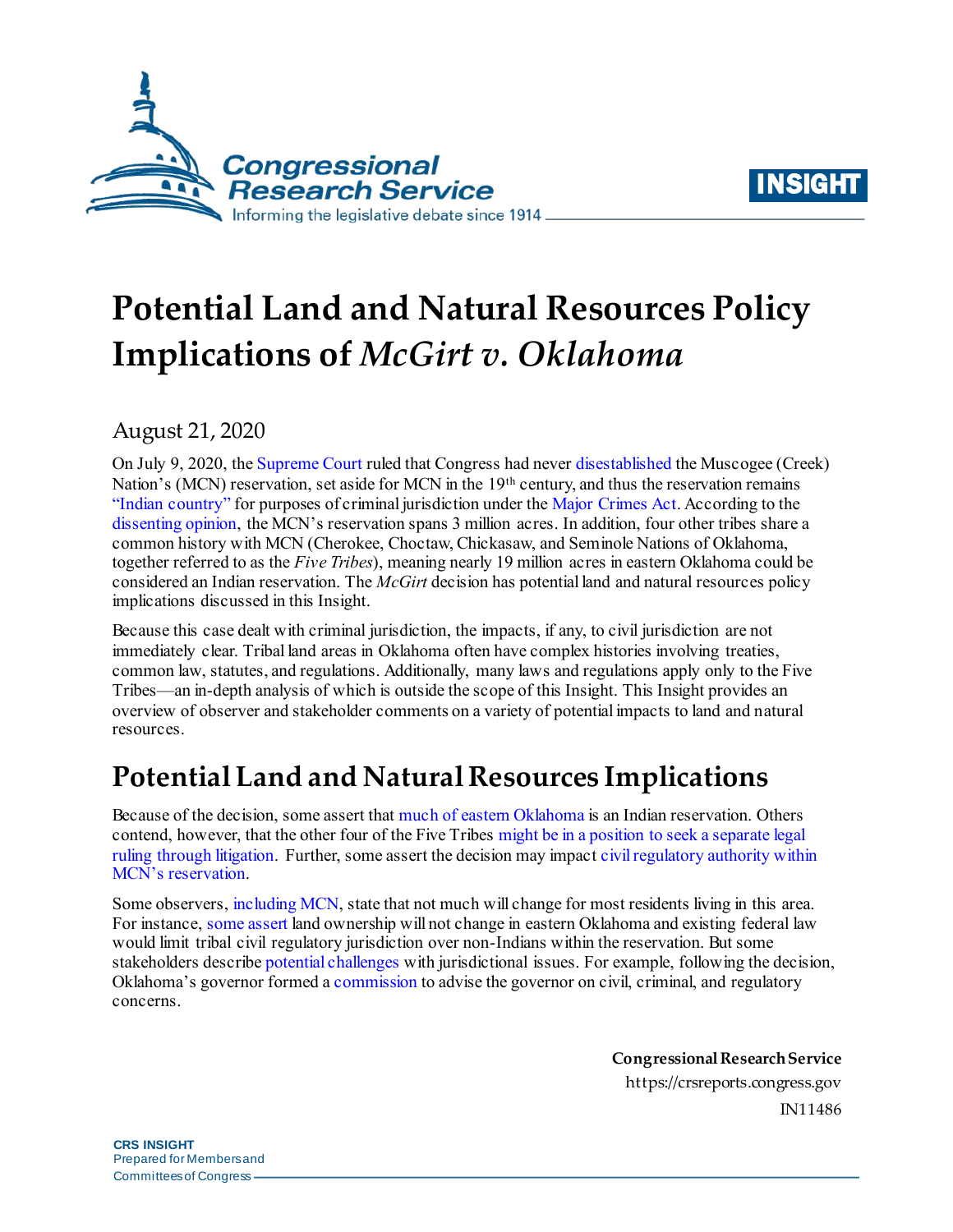Concerns raised by the decision have been addressed by one of the other Five Tribes. Th[e Choctaw](https://www.choctawnation.com/mcgirt-vs-oklahoma)  [Nation](https://www.choctawnation.com/mcgirt-vs-oklahoma) issued a statement to the public that emergency services such as 9-1-1 remain in place, as well as all agreements the tribe has with the state, such as hunting and fishing agreements. The Choctaw Nation stated private property ownership on its lands will not be affected.

Other stakeholders have discussed the possibility of [re-recognizing reservation boundaries](https://www.azcentral.com/story/news/local/arizona/2020/07/11/supreme-court-ruling-expanded-tribal-land-what-does-mean-arizona/5410782002/) for other tribes if Congress did not expressly diminish their boundaries. Some observers discussing th[e potential issue](https://www.law360.com/articles/1292799)  [areas](https://www.law360.com/articles/1292799) arising from the decision assert there could be implications for taxation and alcohol sales, expansion of Indian gaming, and the possibility of the Five Tribes more easily bringing [land into trust](https://www.bia.gov/bia/ots/fee-to-trust).

### **Policy Considerations**

The policy considerations of the decision have many complexities and interdependencies, some of which may take years to fully develop. However, Congress may consider potential issues in the areas of land and natural resources. Although the rest of the Fives Tribes may be similarly situated, the below policy considerations specifically address MCN's re-recognized boundaries.

#### **Impacts to Appropriations**

The [Bureau of Indian Affairs](https://www.bia.gov/) (BIA) is the primary land management agency for land held in trust on behalf of Indian tribes. Much of the MCN reservation is [fee land,](https://www.bia.gov/sites/bia.gov/files/assets/public/raca/handbook/pdf/Acquisition_of_Title_to_Land_Held_in_Fee_or_Restricted_Fee_Status_50_OIMT.pdf#page=5) and BIA does not have a role in land management activities, such a[s leases](https://www.ecfr.gov/cgi-bin/text-idx?SID=e240cdec78e0a7b2c3119ac514fc7b83&mc=true&node=se25.1.162_1004&rgn=div8) o[r rights-of-way](https://www.ecfr.gov/cgi-bin/text-idx?SID=e240cdec78e0a7b2c3119ac514fc7b83&mc=true&node=se25.1.169_13&rgn=div8), that include fee interests. BIA may still have limited responsibilities regarding fee land held by tribes, such a[s recording land title](https://www.bia.gov/sites/bia.gov/files/assets/public/raca/manual/pdf/51IAM2RecordingandCustodyofLandTitleDocuments4-30-2012.pdf) documents. If MCN is able to more easily have land brought into trust within its re-recognized boundaries, it would add additional acreage under BIA responsibility. Thus, BIA may request funding for increased land management activities for those lands. Congress could request that BIA determine potential impacts to its management responsibilities and budget.

[Some](https://www.jdsupra.com/legalnews/does-mcgirt-cede-oklahoma-waters-to-13937/) have suggested that new water rights claims might arise as a result of this decision. Any such claims would need to be negotiated or litigated through historically lengthy processes. Were any such rights awarded via settlement, Congress could be asked to consider authorizing legislation similar to prior enacte[d Indian water rights settlements.](https://crsreports.congress.gov/product/pdf/R/R44148)

#### **Federal Agency Considerations**

One consideration is whether federal laws might apply in lieu of state laws to the land and natural resources on the fee land within the MCN reservation. For example, th[e oil and gas industry](https://www.eenews.net/stories/1063536563) an[d pipeline](https://www.washingtonpost.com/business/2020/07/17/supreme-court-oklahoma-oil-/)  [operators](https://www.washingtonpost.com/business/2020/07/17/supreme-court-oklahoma-oil-/) have expressed concern about being subject to federal or tribal rules instead of state regulation on operations previously considered to be on state land. Also, some laws, such as th[e National Historic](https://crsreports.congress.gov/product/pdf/R/R45800)  [Preservation Act](https://crsreports.congress.gov/product/pdf/R/R45800) (54 U.S.C. §§300101 et seq.), are applied differently when federal projects are within the boundaries of a reservation. Agencies have certain obligations when maintaining the federal trust responsibility to tribes and engaging in government-to-government consultations on federal actions within the boundaries of an Indian reservation. Depending on the scope of how the ruling is applied, federal agencies may seek additional resources to meet their responsibilities to MCN under applicable laws and policies.

Federal lands and facilities are located within the MCN reservation, including several Department of Defense sites, U.S. Army Corps of Engineers reservoirs, and a U.S. Fish and Wildlife Service national wildlife refuge. Any potential impacts to the status of federal land ownership remain to be seen. Even if federal land status remains unaltered by this decision, how federal agencies interact with MCN could change. For example, the Department of the Interior [encourages partnerships](https://www.doi.gov/sites/doi.gov/files/elips/documents/3342%20-%20Identifying%20Opportunities%20for%20Cooperative%20and%20Collaborative%20Partnerships%20with%20Federally%20Recognized%20Indian%20Tribes%20in%20the%20Management%20of%20Federal%20Lands%20and%20Resources.pdf) with tribes for managing